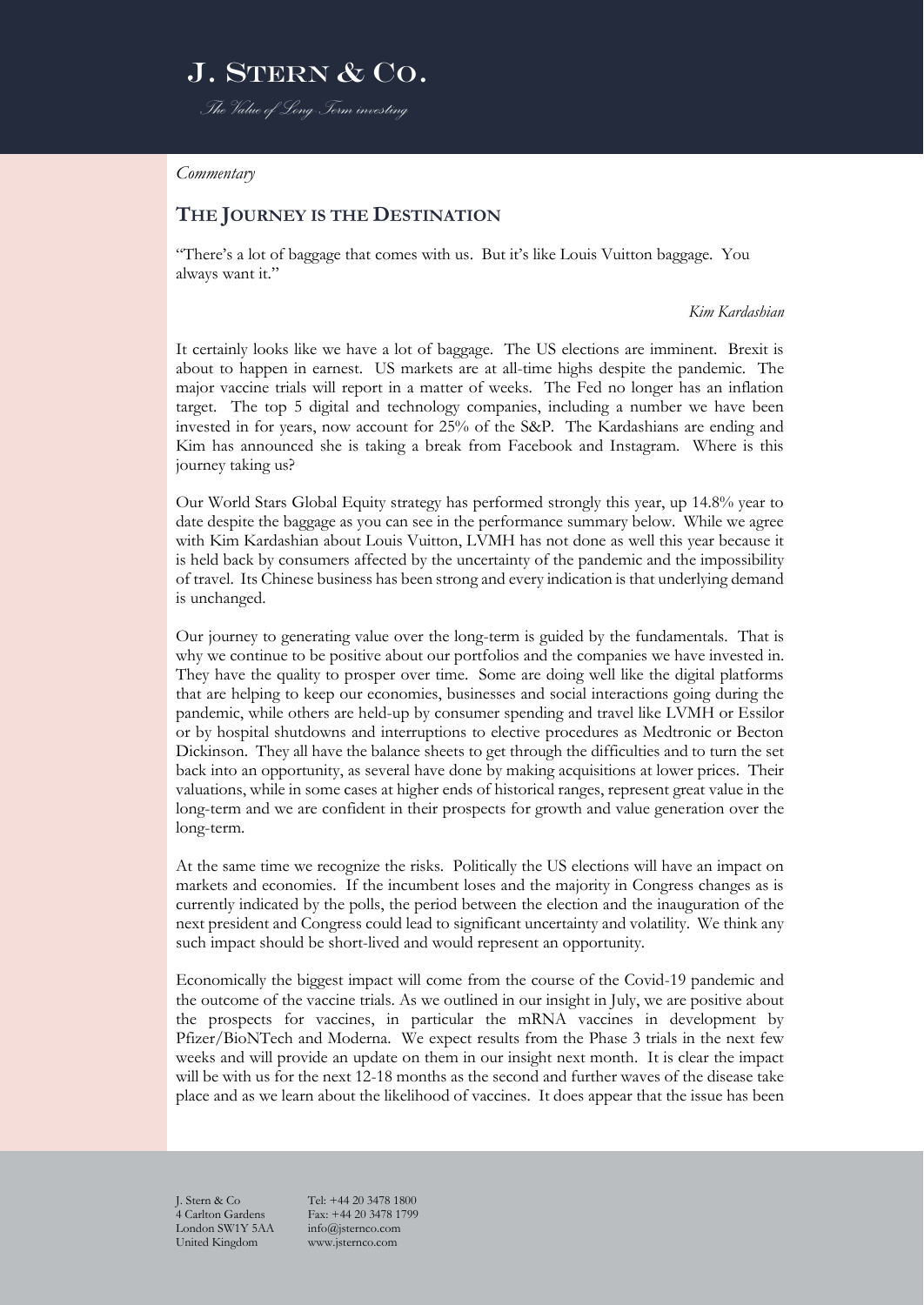*The Value of Long-Term investing*

complicated by politics as doubt about the safety and approval processes of the vaccines can only delay their widespread use and the positive effect it should have.

Different countries are at different stages of coping with the disease. China and other major countries in Asia seem to have it under control with the more stringent measures they have taken. In the US and Europe it seems as if countries like Germany, which have the ability to provide testing and health care in such a way as to enable people to go about most of their daily activities, are showing the way in which we can head to stabilization and recovery.

Our insight this month addresses a critical issue raised by Kim Kardashian in her break from social media. We have been extremely positive about digital transformation as a driver of global growth and development. We have been invested in several of the leading platforms which have strong competitive positions, great prospects for growth and high levels of cash generation. They have done well and have been significant contributors to our performance and we are confident that they will continue to perform in years to come.

Yet they have come under increasing scrutiny because of their very size and scale, in terms of their market power, and in terms of their role in the polarised political discourse that we are experiencing and that will not end with the US elections. Giles Tulloch, our Senior Investment Analyst, writes about the US elections, the serious political and regulatory issues that will impact the companies, the investigations we expect them to be subject to and the reason we think that the outcomes will allow them to continue to grow and prosper.

We believe that private enterprise and corporations are critical to achieving the development outcomes established by the UN Sustainable Development Goals because of the scale, resources and innovation they can bring to bear. Digital transformation and its leading companies have an important part to play in achieving those outcomes but they are not the only ones.

We invest in many such companies. Some of them have baggage and not all of it is Louis Vuitton but we look to understand the issues, the way they are addressing them, and to engage with them to play our part along the way, because we think that the sustainability of businesses is inextricably linked with the sustainability of investment returns.

### *World Stars Global Equity*

Our World Stars Global Equity strategy continued its strong momentum. The portfolio was +5.9% in August and up +14.8% year-to-date (in US dollar terms), significantly outperforming the MSCI World, which returned +5.7%, as well as all other global indices.

Performance continued to be broad based across companies and sectors.

During the month, our holdings within the broader technology space continued to show strength. Within the payment networks industry, both *Mastercard* and *Visa* performed well as spending remained resilient and e-commerce firms gained greater share from traditional bricks and mortar retailers. At the same time, the structural shift to a cashless society continues to gain momentum in the current environment as more businesses no longer accept cash payments in an effort to mitigate the transmission of the virus. Social media player *Facebook* also continued to show robust momentum. Following the strong results reported last month, the company continues to build its product offering, fuelling the stock price to new highs. The company introduced new features to its Shops offering, with more merchant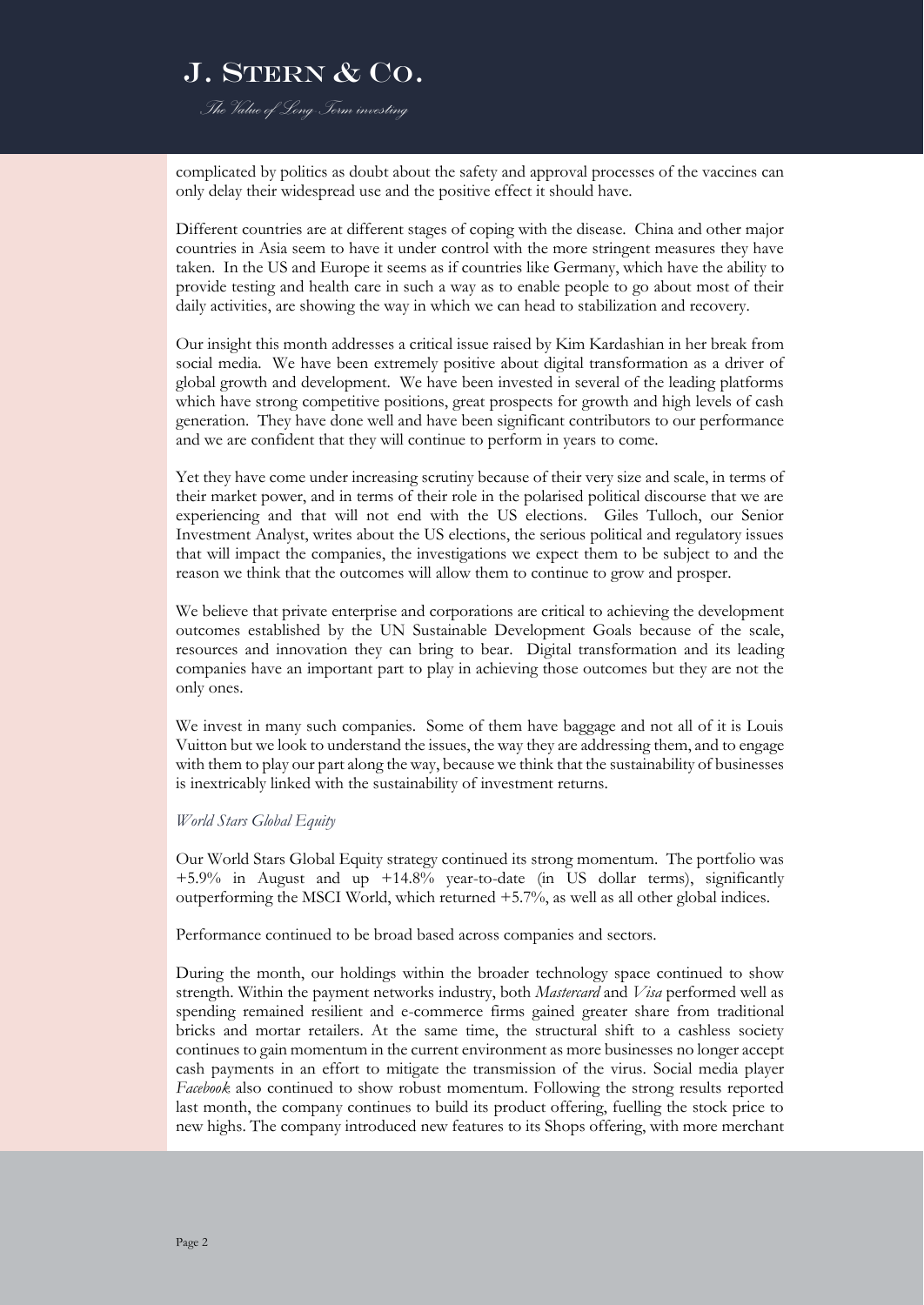*The Value of Long-Term investing*

tools and enhanced messaging functionality, as well as introducing Instagram Live Shopping. These initiatives are deepening Facebook's relationships with merchants and represent a push into "social commerce", blurring the boundaries between e-commerce and social media. If Facebook proves successful in enabling merchants to sell more via its platforms then this will increase demand for advertising, further powering the virtuous cycle of revenue opportunities. Finally, Adobe, the creative software and online digital solutions leader, benefitted from the better than expected results reported by its enterprise software peers, Salesforce and Workday. Importantly, the key message from Adobe's peers was that enterprise software spending trends remain robust despite the increase in remote working, with these companies still able to close large client deals and execute software implementation programs remotely.

Highlighting the diversification of our portfolio, during the month we saw solid performance from our holdings in the industrials space, including *Eaton* and *Honeywell*. Both companies, though affected by disruption in demand as a result of Covid-19 and related lockdowns, have responded quickly to the current environment, leveraging their operational flexibility and adjusting their cost base, but also pivoting to take advantage of new revenue opportunities. These include logistics automation solutions and healthier buildings for Honeywell and increased infrastructure spending for Eaton. Also of importance, both companies entered the current crisis with a very strong financial position allowing them to maintain their dividend payments to shareholders whilst also being able to tap into strategic M&A opportunities.

On the weaker side during the month, medical devices and life sciences company *Becton Dickinson* disappointed investors after providing a softer than expected earnings guidance for the upcoming quarter. We see this, however, as a result of one-off factors including a higher than expected tax rate and the fact that the company is in the process of ramping up its Covid-19 testing capacity, which is affecting near term profitability. Long term the company remains a well-placed player in its industry with multiple revenue opportunities ahead. Also weaker during the month was spirits producer, *Diageo*, which has been suffering from its exposure to the on-trade channel in Europe as well as its significant exposure to emerging markets, where some downtrading has been observed. Nonetheless, we see this as a clear buying opportunity, with the progressive return to normality fuelling the recovery in revenues as we look ahead into next year.

### *Multi-Asset Income*

August saw a positive return of  $+3.2\%$  taking the year-to-date performance to  $+5.5\%$  (in US Dollar terms). This follows on from the steady performance of the past few months.

All asset classes contributed positively last month, with another very strong performance from equities, +5.9% in US dollar terms (now +18.7% since the start of the year). The credit portfolio continued its recovery with a +2.7% positive return for the month (but still showing a -9.2% negative return year-to-date) and the non-correlated funds witnessed a further positive  $+1.1\%$  contribution for the month (now  $+2.6\%$  since the start of the year).

Although the equity portfolio benefited from the strong contribution from the digital transformation names, the overall performance was broader, with equities such as Estee Lauder, Honeywell, Medtronic and Eaton contributing to the general strength of the asset class.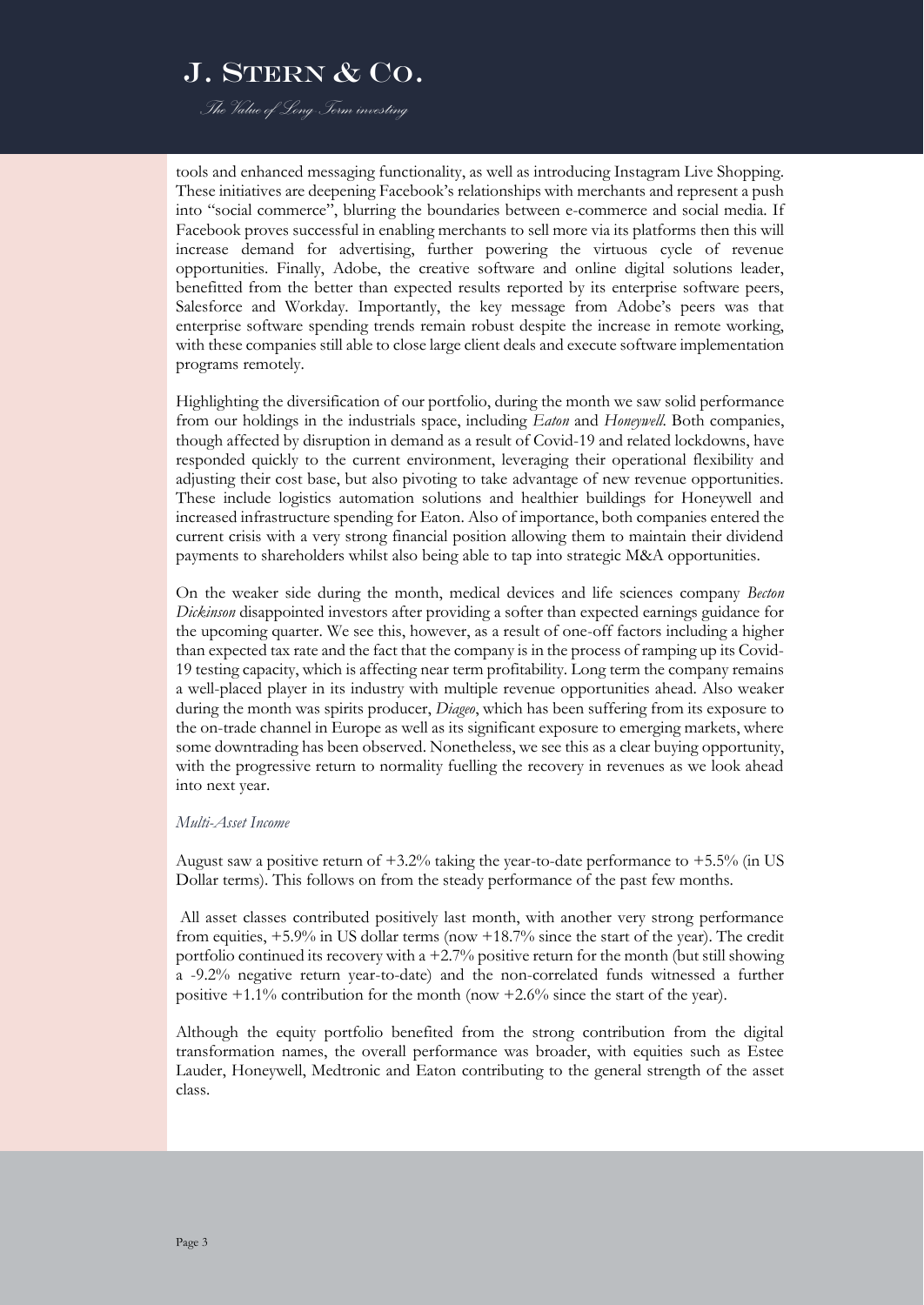*The Value of Long-Term investing*

The credit portfolio's steady performance originated from a number of positive earnings releases and the constant buying flow from investors looking for yield. Despite substantial amounts of new bonds being issued globally by corporates using the current high demand to refinance their existing debt, the potential for further reduction in credit spreads and the stable default rate are contributing to investors' increasing comfort in the asset class.

Over the past couple of months, we highlighted our gradual re-allocation of exposure within our Multi-Asset Income strategy, reducing equities in favour of corporate bonds. This was done because of the remarkable performance of our equity portfolio and the relative attractiveness of the credit investments in our radar. But where does this leave us for the rest of the year?

We believe that the equity performance will still be supported by the vaccine development news flow and the prospect of a return to normality sometime early next year. Monetary backing by central banks and the expected fiscal stimulus by most governments should contribute to further economic recovery. As such any new equity rally should broaden to more cyclical sectors and, as already mentioned, we are well positioned for this.

The recent change of tune by the US Federal Reserve now targeting average inflation without yield caps means that short term interest rates are likely to remain low for a long time. Markets are speculating that long term rates (10-year US treasuries) could rise faster than expected. However, beyond the normal expected adjustment to reflect the steady economic recovery, we do not foresee a significant risk of much higher inflation, especially in an environment where wage growth is likely to be under pressure in developed economies and disinflationary forces are still much alive. This combination should be very supportive of our credit strategy.

Our Multi-Asset Income strategy is providing a balanced approach based on strong individual corporate fundamentals generating higher earnings and cash flow growth. So far this year, the cash yield generation has been 2.3% and the second half of the year should see strong income growth.

#### *Emerging Market Bonds*

The Emerging Market Bonds strategy had another strong month, recovering +1.7% in August and taking year-to-date performance to -5.5% (in US dollar terms). Performance was broad based, with almost all bonds positively contributing. However it was particularly encouraging to see a strong rebound in some of the underperforming credits such as TV Azteca and Grupo Kaltex which were up  $+26.8\%$  and  $+8.1\%$  respectively, likely explained by a combination of weaker liquidity in the markets over summer, as well as an improving near-term outlook for these companies.

August was a busy month with most companies releasing their Q2 financial results. What was plainly evident is the bifurcation between those businesses that have the balance sheet and operating models to survive in this environment and those who have not. We were encouraged to see that the majority of our holdings reported robust results despite the negative implications caused by Covid-19, reinforcing the importance of allocating towards stable sectors and distinguishing between the 'winners' and the 'losers'.

In emerging markets, the top story came out of Argentina, which managed to clinch a nearunanimous backing from creditors to restructure their sovereign debt putting an end to the country's ninth sovereign debt default. Despite this small victory, Argentina will now need to